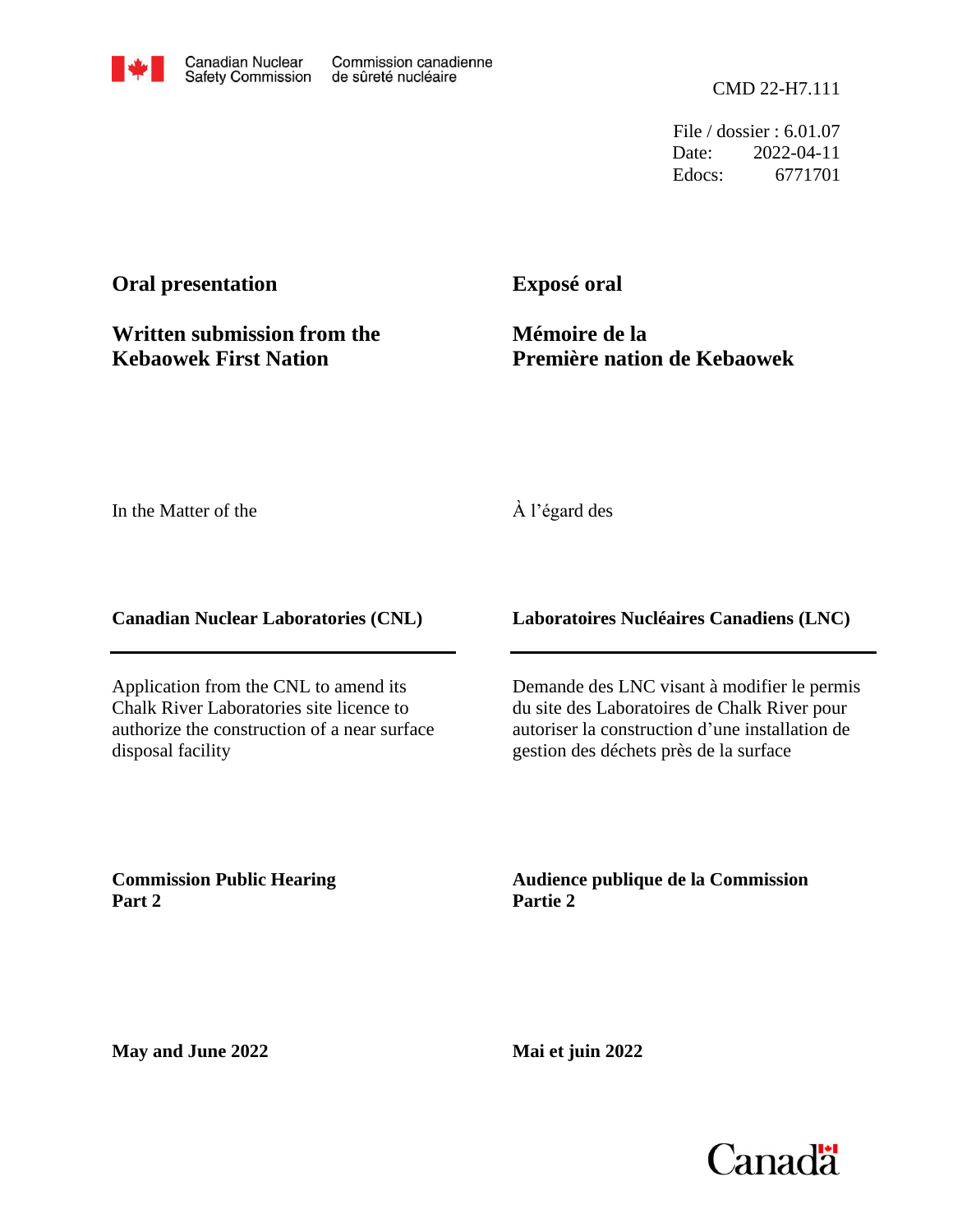

## **KEBAOWEK FIRST NATION 110 OGIMA STREET KEBAOWEK (QUEBEC) J0Z 3R1**

April 11, 2022

Senior Tribunal Officer, Secretary Canadian Nuclear Safety Commission

via email: intervention@cnsc-ccsn.gc.ca

## **RE: NSDF CNSC Hearing, Part 2: Preliminary written submissions of Kebaowek First Nation**

Dear Commission Secretary:

Kebaowek First Nation wishes to intervene in Part 2 of the Canadian Nuclear Safety Commission (CNSC) hearing on the proposed Near Surface Disposal Facility (NSDF) project by way of written submission and oral presentation. For reasons which I elaborate on below, Kebaowek First Nation is not currently in a position to provide a detailed written submission to the Commission. Please accept this as our preliminary written submission which we intend to supplement both in writing and orally at the hearing.

### **Lack of Consultation**

Kebaowek First Nation has not been adequately consulted on this project. When CNSC staff determined that the information provided in the Canadian Nuclear Laboratory's (CNL) submission was complete and deemed the final Environmental Impact Statement (EIS) acceptable, it did so despite the absence of any assessment of Kebaowek First Nation's land use in the area and despite a lack of a social and cultural assessment of the area more generally.

Kebaowek First Nation did not have an opportunity to review or provide feedback on the draft EIS before it was finalized and accepted by the CNSC. Kebaowek First Nation has not been involved in the studies prepared by the proponent CNL, nor has it had an opportunity to conduct its own studies to better understand and assess the potential impacts of the project.

Kebaowek First Nation has not had the opportunity to provide either the proponent or the Crown with a detailed list of its concerns.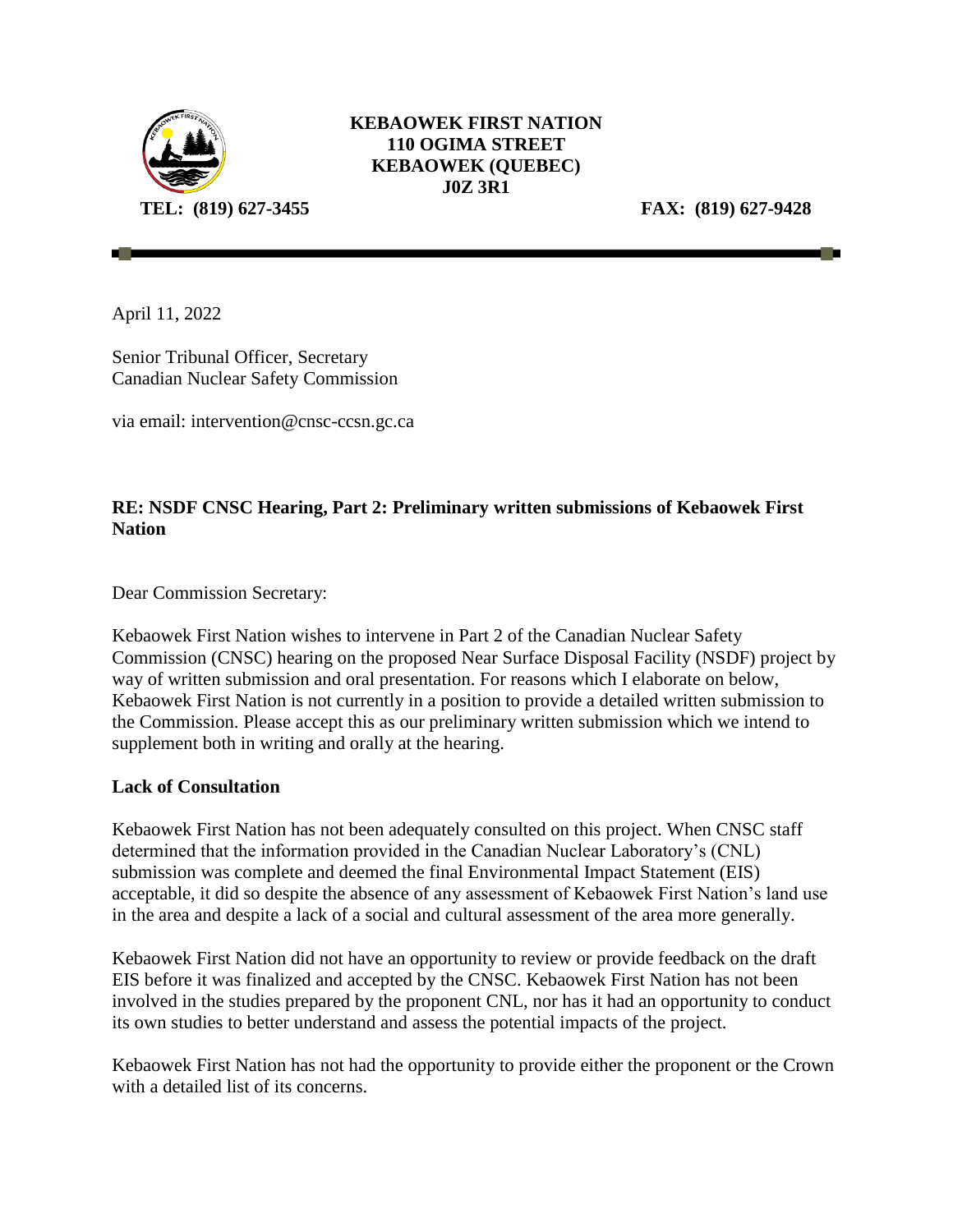The lack of consultation to date has also meant that the views of our membership have not been considered. At this point in time, I am unable to provide an exhaustive list of Kebaowek First Nation concerns because my community has not been adequately consulted.

Given the impending hearing and tight timelines in CNSC's process, it is difficult to see how the duty to consult and accommodate could possibly be fulfilled in time for this project to be approved.

We intend to elaborate on this lack of consultation at the hearing and in our supplementary written submission.

### **Kebaowek First Nation's interest in the proposed project and CNSC hearing**

Kebaowek First Nation's traditional territories include the site for the proposed NSDF at Chalk River. We are extremely concerned about the proposed project's potential impacts to our lands, waterways, rights, and way of life.

Kebaowek First Nation enjoys constitutionally protected section 35 Aboriginal rights to harvest, gather, hunt, fish and engage in cultural and spiritual activities on the lands that surround the proposed project.

We intend to elaborate on our rights in the area and the proposed project's potential impacts to those rights at the hearing and in our supplementary written submission.

### **Supplemental information to be provided at the hearing**

Kebaowek First Nation has only recently received confirmation of funding through the CNSC's Participant Funding Program for participation in the upcoming hearing. This funding is minimal given the magnitude of the proposed NSDF project and its potential effects. The funding is intended to cover a number of activities, including engagement with community members to elicit feedback on the proposed NSDF project. The views of Kebaowek First Nation members are crucial. They are what will inform Kebaowek First Nation's submissions, both written and oral. It would be inappropriate to provide detailed written submissions in advance of undertaking this important work.

In order to properly engage with Kebaowek First Nation membership, we would need additional funding and time to review the studies provided by the proponent in order to better understand the proposed project's potential impacts on Kebaowek First Nation's rights and interests.

As you are likely aware, Kebaowek First Nation had previously requested an adjournment of these hearings. We, like many other impacted First Nations, are scrambling to prepare for this hearing in order to be able to participate in a meaningful way. Taking the time to properly assess and understand Kebaowek First Nation's rights and concerns and the proposed project's potential impacts on these would seem to be in everyone's best interest and is in fact necessary for the Crown to meet its duty to consult and accommodate. We want to reiterate the need to put these hearings on hold until meaningful consultation has occurred. That being said, we do not want to